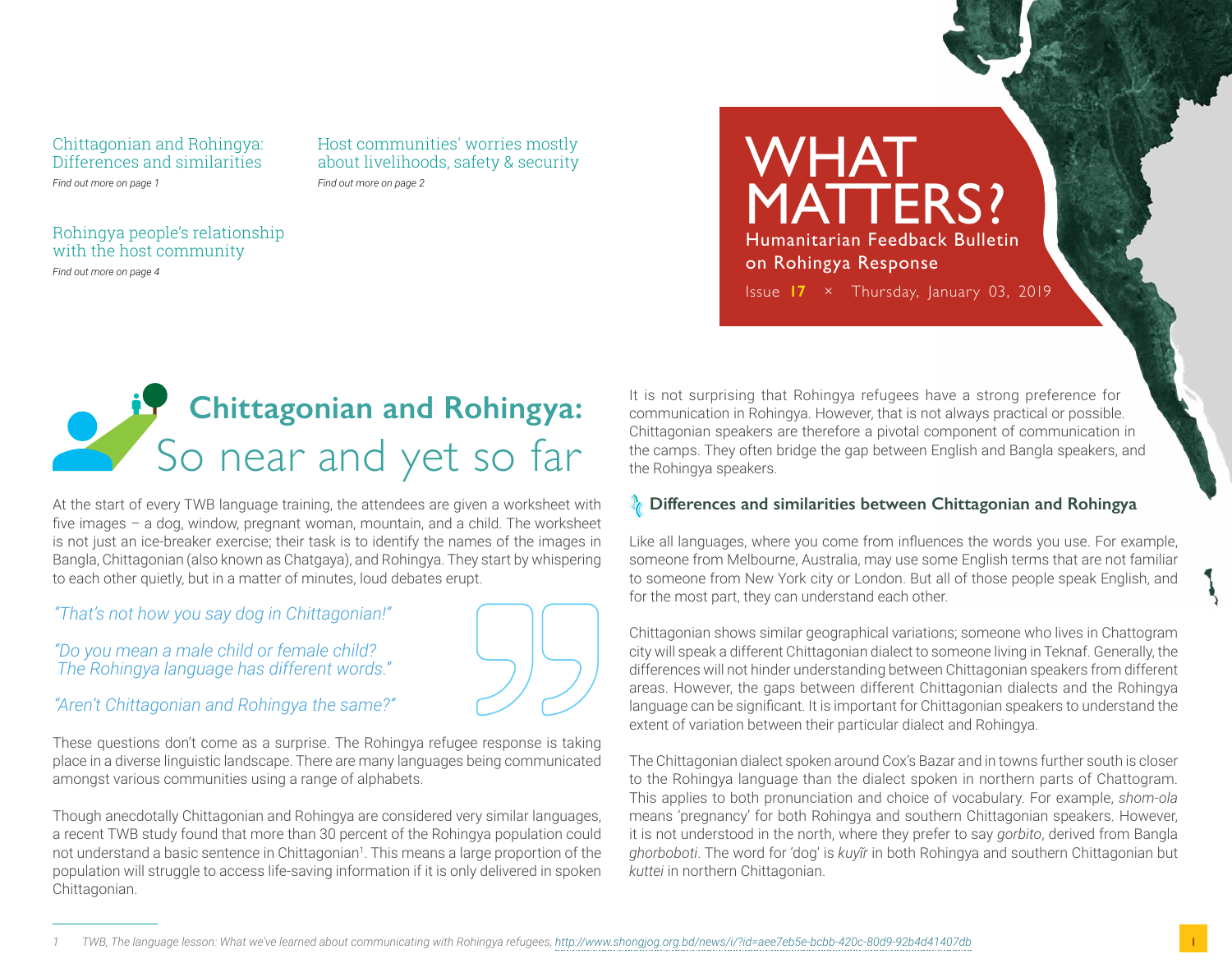There is also a generational component. The younger generations, particularly those that are educated or involved in commerce, incorporate more standard Bangla terms into their Chittagonian conversations. Many of these terms are not familiar to the Rohingya community. Older Chittagonian speakers still use many Arabic, Farsi, and local terms that are also used in the Rohingya language.

These geographical and generational differences may explain the conflicting notions of how close Chittagonian and Rohingya languages are to one another. Humanitarians and interpreters that are native to the southernmost parts of Cox's Bazar district may find their language and that of a Rohingya speaker's from Maungdaw – just across the Naf River – very similar. However, the further away from the border region (for both the Chittagonian and Rohingya speaker), the more different their languages may be.

# **Chittagonian: a dialect or a language?**

While the Bangladesh government accepts Rohingya as a distinct language, it views Chittagonian as a regional dialect of Bangla, and not as a distinct language. This is despite low mutual intelligibility between a speaker of standard Bangla and someone that knows only Chittagonian.

Like Rohingya, Chittagonian is an unwritten, oral language, although there have been some attempts at writing it, such as social media users writing in Chittagonian using Bangla script. Recently, the Dhaka-based International Mother Language Institute published a Chittagonian-Bangla-English dictionary.

Chittagonians without a Bangla education are unlikely to understand many technical and administrative Bangla words, like *bikash* ('development') and *kendro* ('centre'). It is even more difficult for Bangla speakers to understand Chittagonian, which exhibits tonality and has a large number of foreign loanwords that were not adopted into Bangla.

This lack of linguistic identity makes it difficult to assess which languages national staff in Cox's Bazar speak. Many Bangladeshis accept the government's position that Chittagonian is not a distinct language, so they are reluctant to acknowledge explicitly that they speak it. When asked, many local aid workers claim to speak the 'local language' (*ediyar hotha*) or 'regional language' (*ansolik basha*), meaning they speak a local variety of Bangla, instead of saying they speak Chittagonian.

#### **Why Chittagonian matters**

Whenever possible, organisations should use Rohingya interpreters and volunteers in the response to avoid miscommunication. However, given that this is not always possible, and many interpreters in the response are Chittagonian speakers, these staff should be supported with terminology training to ensure accurate communication and encouraged to routinely confirm their understanding of a message such as repeating and restating the other person's idea.

Chittagonian speakers play a key role in facilitating communication between foreign humanitarians, Bangladeshi national staff, and the Rohingya community. Language training workshops will help Chittagonian interpreters to understand these language differences and communication gaps, and be more aware of potential miscommunication.

# Livelihoods, safety and security top the list of host community worries

Over the last ten months, half of the questions posed by the host community on the radio programme Betar Sanglap were around livelihoods. This was followed by questions around social and security issues ( e.g. personal safety, criminal activities etc.) and the environment.

# **Livelihoods**

Concerns included people losing jobs to Rohingya people who are prepared to work for a lower wage; locals struggling to run their business; farmers losing their land

*Source*: To understand the views of the host community, questions put forward by live audiences of the 'Betar Sanglap' radio programme were analysed to understand the concerns of the local people regarding the Rohingya crisis. In total 312 questions have been put forward across 10 programmes held in Ukhiya and Teknaf from February to December 2018 (not all of these questions were asked on-air due to time constraints). Betar Sanglap is produced by Bangladesh Betar, with support from UNICEF and BBC Media Action. In addition, Focus Group Discussions were conducted in Palangkhali Union of Thaingkhali, Ukhiya to explore these issues more.



Figure 1: Top five concerns among the host community due to Rohingya influx (N=312)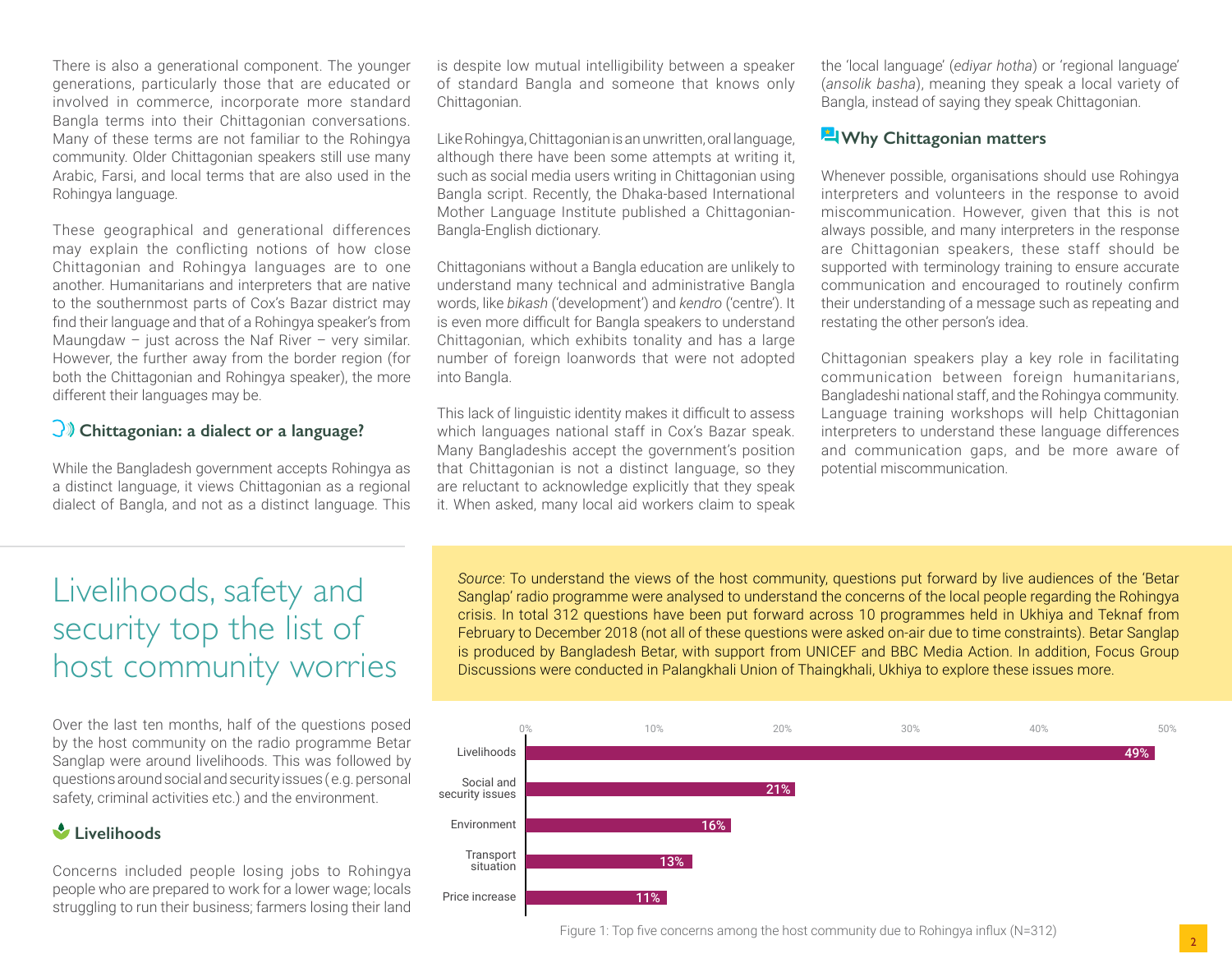and means of income; and fishermen no longer being able to fish on the River Naf. These issues were raised most by people with lower incomes such as fishermen, farmers, day labourers and small business owners.

Focus group respondents mentioned that, although they are not allowed to, Rohingya people are freely moving around and working outside the camps. According to host community respondents, shops and workshops have replaced locals with Rohingya workers as they are willing to work for around half the wage needed to hire a local. People also said that the owners of the tom toms (battery powered vehicles) are hiring Rohingya drivers as they are prepared to give the owners a higher percentage of their takings.

People are also worried about local skilled labourers – like carpenters and construction workers – losing out on jobs because Rohingya people with those skills are prepared to work for a lower wage. Local shop owners claimed that the sales in their shops have decreased because Rohingya people are selling relief goods at the roadside or by going door-to-door.

I had to invest and pay for the position at the shop. I had to invest in the goods in the shop. I had to pay for the trade licence and other taxes. And then I am doing business. But the Rohingyas are just coming and sitting beside the roads and selling their [relief] products. As they can afford to sell at a lower price, people are buying from them and we are losing business."

– Grocery shop owner, Thaingkhali, Ukhiya

If someone needs a carpenter or a construction worker or an agriculture worker, she or he does not look for local workers any more. Instead, they go directly to the camps and hire workers as Rohingyas work for lower pay."





Figure 2: Proportion of the concerns raised by people from different occupations which were about livelihoods

Women's ability to work has also been hampered by the Rohingya situation, according to the community. Women who were previously hired by richer families to do household chores say that, now, Rohingya women are getting hired instead, because they are willing to work for lower pay. Participants also mentioned that women used to work in agriculture growing crops like cucumber, tamarind, ginger, pineapple, watermelon and betel leaf but the government land previously used for this work had now been given over to house Rohingya people. Women also talked about how they used to keep hens and ducks to earn money but that these birds now frequently go missing. They also complained that cows, goats and vegetables grown in their backyards were being stolen.

#### *f* Social and safety issues

Both men and women raised questions around social and safety issues (22% of the issues raised by women were in this category, and 19% of those raised by men).

Focus group participants talked about how, after the arrival of the Rohingya people, incidents of theft have increased significantly. Cash, gold, mobile phones, solar panels and batteries are the things that people claimed were most frequently stolen.

A few days ago, the solar panel and battery from my shop has been stolen. The solar panel of the kindergarden school and the mosque was also stolen. A Rohingya was apprehended while stealing a cow from just beside my shop from which the solar and battery was stolen."

#### – Construction material businessman, Thaingkhali, Ukhiya

Participants thought that incidents of robbery and mugging had increased significantly, especially at night in areas near the camps. They also talked about how they believed Rohingya people were being used in different criminal activities like smuggling, kidnapping and contract killing. People also mentioned that Rohingya individuals were making fake Bangladeshi national ID cards in the local computer shops; and there were also concerns about social issues such as polygamy and marriage between locals and Rohingya people.

## **Environmental issues**

Questions raised in Betar Sanglap talked about the quality of water and air, deforestation and destruction of hills. Focus group participants mentioned that the local canals have been heavily polluted by waste from the Rohingya camps. As a result, they were depending more on deep tube wells, which they found to be very expensive and were fearful that using deep tube wells would reduce underground water levels. They also mentioned that the destruction of forests and trees has led to more dust, which they felt had led to increased illness, especially diarrhoea.

There is a mosque beside the canal in our area. We cannot properly say our prayers in that mosque because of the bad smell that comes from the canal which has been filled with waste coming from the Rohingya camps."

– Student, male, 19, Thaingkhali, Ukhiya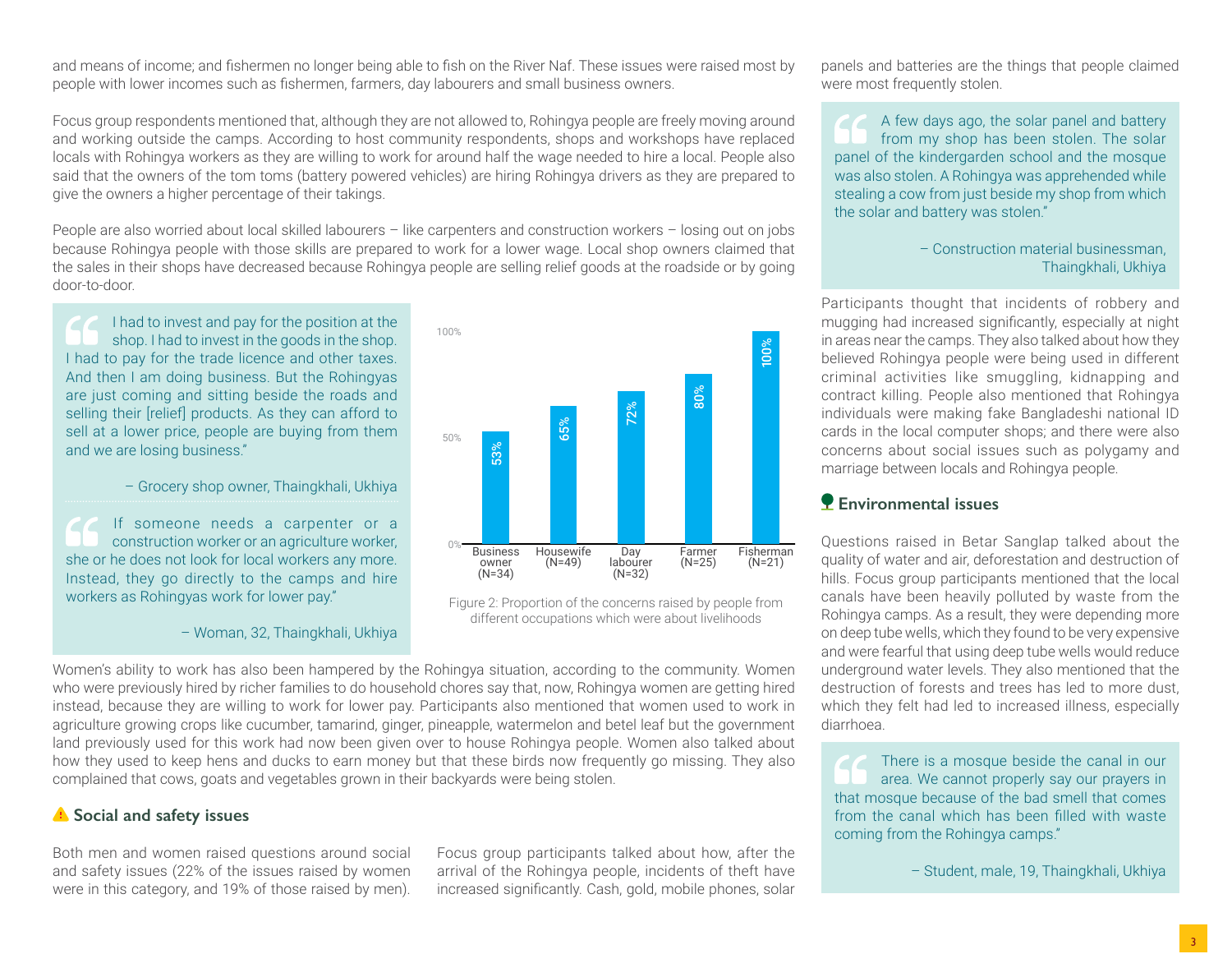# **Rohingya community feedback:** Rohingya community's relationship with the host community

*Source*: Feedback collected between December 2 and December 15 by 20 Internews Community Correspondents and one feedback manager using Kobo Collect app in camps 1E, 1W, 2E, 2W, 3, 4 and 4E. In total, 234 interactions have been analysed to present the significant concerns and questions of the Rohingya community, of which 69 issues related to the host community. The feedback is collected in Rohingya using English and Bangla scripts.



Over 15 months since the largest mass exodus of Rohingya refugees into Bangladesh, relationships between the host community and the refugees have been forged across the now densely packed hills of Ukhia. Rohingya respondents shared their concerns and feedback with community correspondents about the dynamic of their own relationships with the host community as they relate to economic activities, resource sharing, and general interactions. In the past few weeks, there was significant overlap between the refugees' descriptions of their own resource priorities and disclosures of how they related to encounters with the host community. Feedback analysis shows that Rohingya community members seemed most concerned about how their relationship with the host community, whether positive or negative, impacted their ability to meet practical resource needs.

Analysis of the feedback indicates that the Rohingya community members have concerns related to the following sub-themes:

- Having enough money to pay for land rental and concerns the host community will abuse or beat them if they do not pay.
- Access issues for going to the hills to collect firewood as the host community abuses them and takes money from them when they do go.
- Education-related concerns because their children are not receiving proper education as the Government of Bangladesh has not given permission to establish a school on their land for Rohingya children.
- Inability to share facilities like washrooms, latrines, or tube wells even in case of emergency.
- Lack of free movement at night because they want to avoid conflict with some drug users in the host community.
- Worries their children do not share healthy relationships with the children from the host community.

Feedback from the Rohingya community illustrates how the nature of interactions with the host community has changed since they first arrived and continues to evolve.

We have a good relationship with the host community. For example. we have good relationship with our landowner. In the other block people might quarrel with their landowner but we don't have any quarrel with our landowner. If we quarrel with one another in our block, our landowner comes and solves it. Our landowner is very good. When we came from Myanmar, they used to take Tk. 200 from us but in the last 2/3 months they haven't taken any rent from us because the CIC prohibited them from taking rent. Nowadays they take as much as we are willing to pay. They don't force people who do not have the ability to pay. We live on the land where they used to farm. Keeping that in mind, we pay them as much as we can. That is why we say that we have a good relationship with the host community."

– Male, 37, camp 1E

When we came and started building a shelter here, we had to give Tk. 1000 as rent to the local people. From this month we are now paying Tk. 300 as rent. If we cannot pay rent to them, they want to break our shelters or tell us to move to elsewhere. But we don't move because building this shelter took a lot of effort. If we move elsewhere, where can we get money to build another shelter? How can we pay rent when we don't have money to even buy groceries? We paid rent before by selling a portion of food aid, such as rice and lentils, that we get. So if we pay rent by selling some of our food, we have to suffer a lot to eat properly during the month with the remainder of our food. We don't communicate with them because they misbehave if they see any of our children go to their house."

– Female, 31, camp 1E

How Rohingya people characterise their relationship largely depends on where they have been living and the specific interactions they have had with the host community there.

Many of the Rohingya respondents mentioned their economic relationship with the host community, sharing their experiences of renting land to live on. While reported experiences varied between different camps and blocks,